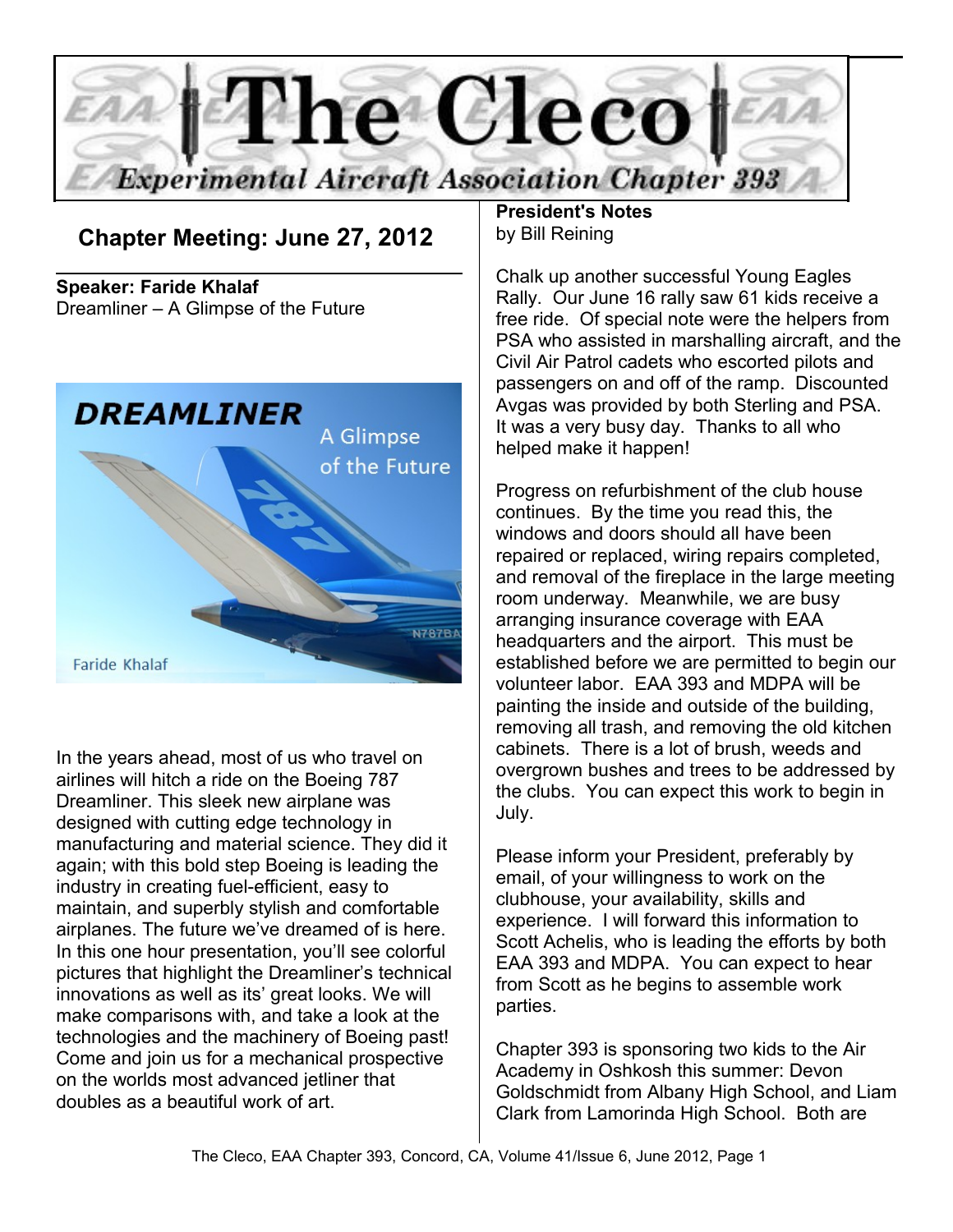keenly interested in aviation and can't wait to get there. Tracy Peters has coordinated this program and promises that the kids will come to our meeting after camp and give us a full report.

Special recognition goes to Ernst Freitag, Harvard Holmes, Eric Schuldt and Bob Belshe for entering their homebuilt aircraft in the competition held at the Golden West Regional Fly-In on June 10. They each received high marks for their appearance and craftsmanship. Unfortunately our fifth entry couldn't make it, so we didn't garner enough points to win, but it was an excellent showing.

Please mark your calendars for the Chapter Picnic on July 14 (this is a date change), from 11:30 to 2. An electronic invitation has been distributed by e-mail. The chapter will provide grilled hamburgers, hot dogs and drinks. Members are asked to bring all the side dishes (such as salads, beans, rolls, and desserts). If you can't reply by e-mail, please respond to Rick Bourgeois at the next meeting.

# **Dinner Menu**

By Rick Bourgeois

Dinner is served at 6:30pm – Donation is \$7:

- Roasted Chicken
- Chili Beans
- Potato Salad
- Green Salad
- Dessert
- Coffee and drinks (water & soda)

Let Rick know your suggestions for future meals.

#### **Young Eagles Events** By Renee Robinson

Our Young Eagles event went very well. We flew 61 children. Thank you to everyone who assisted with this event. Our next event is scheduled for August 18th.

# Thanks, Renee Robinson

# **Donate your old laptop computer!**

We can use a few additional laptop computers for the Young Eagles events. The only software required is a relatively recent web browser, so Windows, Mac, and even Linux is acceptable.

**June 6, 2012 Board Meeting Notes** by Pete Mitchell

**Present** were Bill Reining, Pete Mitchell, Bob Belshe, John Davi, Tom Howard, Rich Bourgeois.

**Absent** Tracy Peters, Vi Egli, Kevin Hoos, Renee Robinson

**At large**, Harvard Holmes, Guy Jones

## **Secretary &Treasurer – Pete Mitchell, Bob Belshe**

Combined bank balance \$7,277. Bob announced a \$1,000 donation to the Club from John Davi. On May 17<sup>th</sup> Bob forwarded our 501c3 application, received from Sacramento to the IRS.

We have 53 paid members, 16 have not renewed.

# **Speakers – Tracy Peters, John Davi**

June: Tilly & Bill Larkin to speak on Buchanan Field History. [Changed later due to illness – we will instead have a presentation on the Boeing 787.]

July: no general meeting. The annual picnic will be on Saturday July 14, 11:30 to 14:00. August: Harvard Holmes will address Modern Glass Panel Alternatives.

# **Food – Rich Bourgeois**

June menu, Roasted Chicken, Chili Beans, Potato Salad, Green Salad, Dessert & Drinks. Rich requested and the Board approved the purchase of a Beverage Cooler/Dispenser.

**Young Eagles Saturday Flight – John Davi.** John has arranged for the lawn near MDPA to be mowed, fuel discount cards & contacted the Press. Tracy Peters will run the ground school.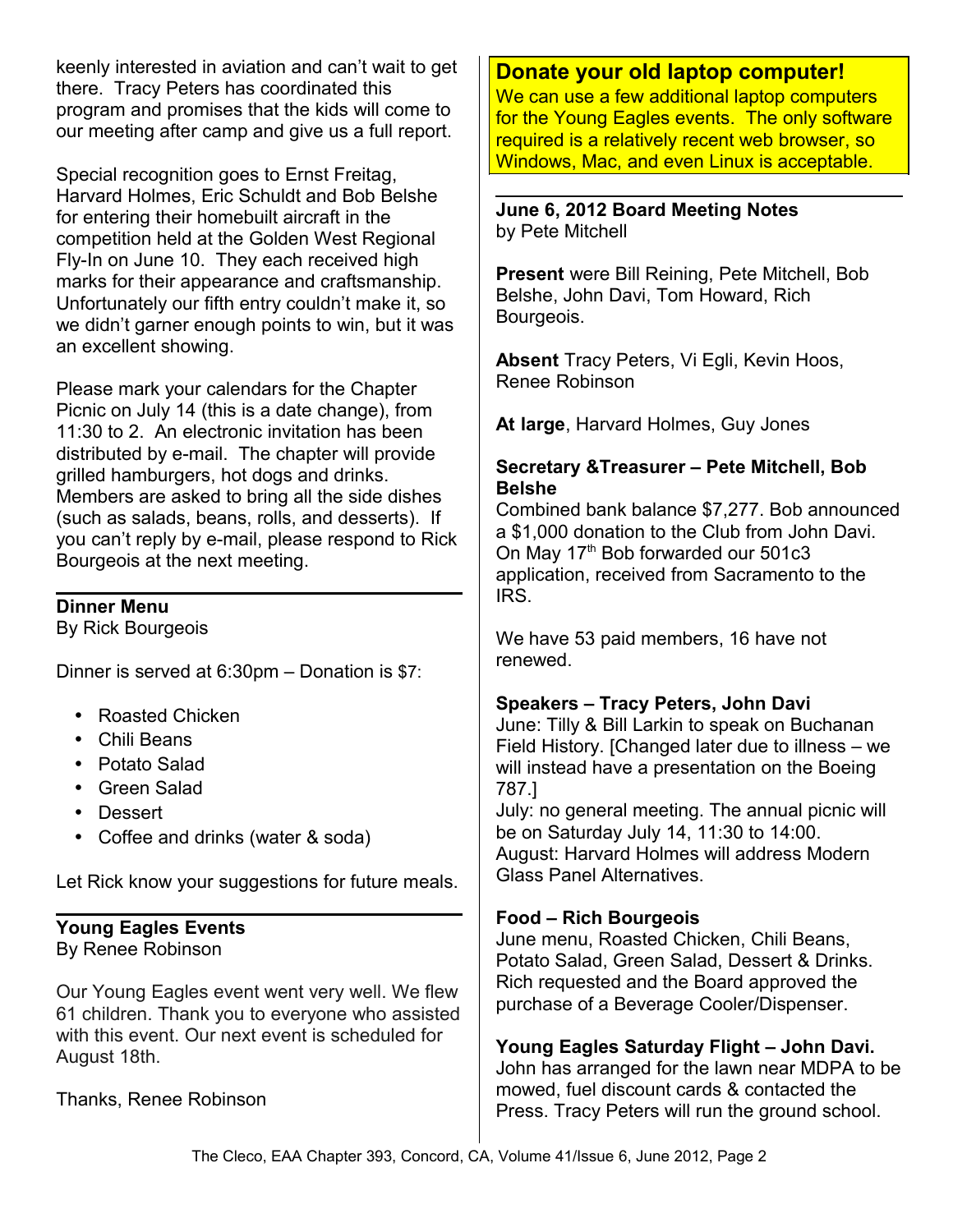Tom Howard will change date & install the banner. PSA has agreed to run a class for 8 CAP Cadets as Ramp Marshals

# **Club House update– Bill Reining**

The County will repair and replace doors and windows, replace the flooring, remove the fireplace in the meeting room, repair or replace the heaters, and provide new kitchen cabinets. The clubs will do interior and exterior painting, install cabinets & landscaping. The clubs may also install a dropped ceiling. Decisions have to be made regarding how much dedicated space 393 & MDPA will need. Scott Achelis will coordinate volunteers.

### **Annual Picnic**

Because of conflict with Airventure, Tom Howard motioned, Rich Bourgeois seconded and the Board agreed to a date change to Saturday July 14, 11:30 to14:00.

Pat & Tracy Peters will handle the grill.

### **Air Academy – Tracy Peters**

Tracy & Bill Reining will meet our applicants & their parents next week. Both applications have been submitted to National. Tracy has used his personal credit card to pay their tuition deposit, will apply 2011 YE credits toward their tuition and will look into airfare.

#### **Tools – Tom Howard**

The Air Compressor Motor is wired for 220 volts only and has a unique mounting, making replacement difficult.

#### **Golden West Sunday Judging**

Bob Belshe, Eric Schuldt, Harvard Holmes & Ernst Freitag have volunteered to have their aircraft judged on Sunday. A fifth volunteer is still needed.

### **May 25, 2012 General Meeting Notes** By Harvard Holmes

President Bill Reining opened the meeting at 7:30 pm.

He expressed our appreciation to Rick Bourgeois for the dinner we had just eaten.

We had one visitor, Dan Chase of Orinda. He flies a variety of planes, including Pipers, Cessnas, and Diamonds. He is particularly interested in the Aerion Lightning. Bob Belshe was pointed out as the owner of a Lightning. Dan used to fly out of Redmond.

#### **Business**

Treasurer Bob Belshe reported that he has received our California State approved articles of incorporation, and that he will forward them to the IRS for our 501c3 application. We have 51 paid members, with 19 members from last year who have not renewed. We have \$7,039 with all bills paid.

Young Eagles Co-Chair Jack Davi reported that our next Young Eagles rally is scheduled for June 16, 2012. He noted that last time there was adequate ground support volunteers, but people were not letting him know that they were coming, causing him a lot of anxiety. He requested that volunteers please let him know in advance that they are coming.

President Bill Reining reported that our efforts to send kids to the EAA Air Academy have suddenly paid off – more than we expected! First, our waiting list position, which we did not have much hope for, moved up to an actual opening. Tracy Peters quickly went to work and selected a young woman, Devon Goldschmidt from his pool of candidates. When it came down to the final decision, other candidates either were already scheduled for other activities or their parents were unsure about letting them go. Devon's aunt is a pilot. Tracy had requested that his candidates be prepared to 1) keep a diary of daily activities, 2) take pictures, 3) write a Cleco article, and 4) make a presentation at a meeting. Second, from our sign on the door at the last Young Eagles Rally, we got a call from a grandmother of Liam Clark, a young man who flew with us at the last Young Eagles event. He is 15 years old and a student at Campolindo High School in Lafayette. He is "ready to go" and Tracy Peters is following up with his parents. Harvard Holmes moved that the members

The Cleco, EAA Chapter 393, Concord, CA, Volume 41/Issue 6, June 2012, Page 3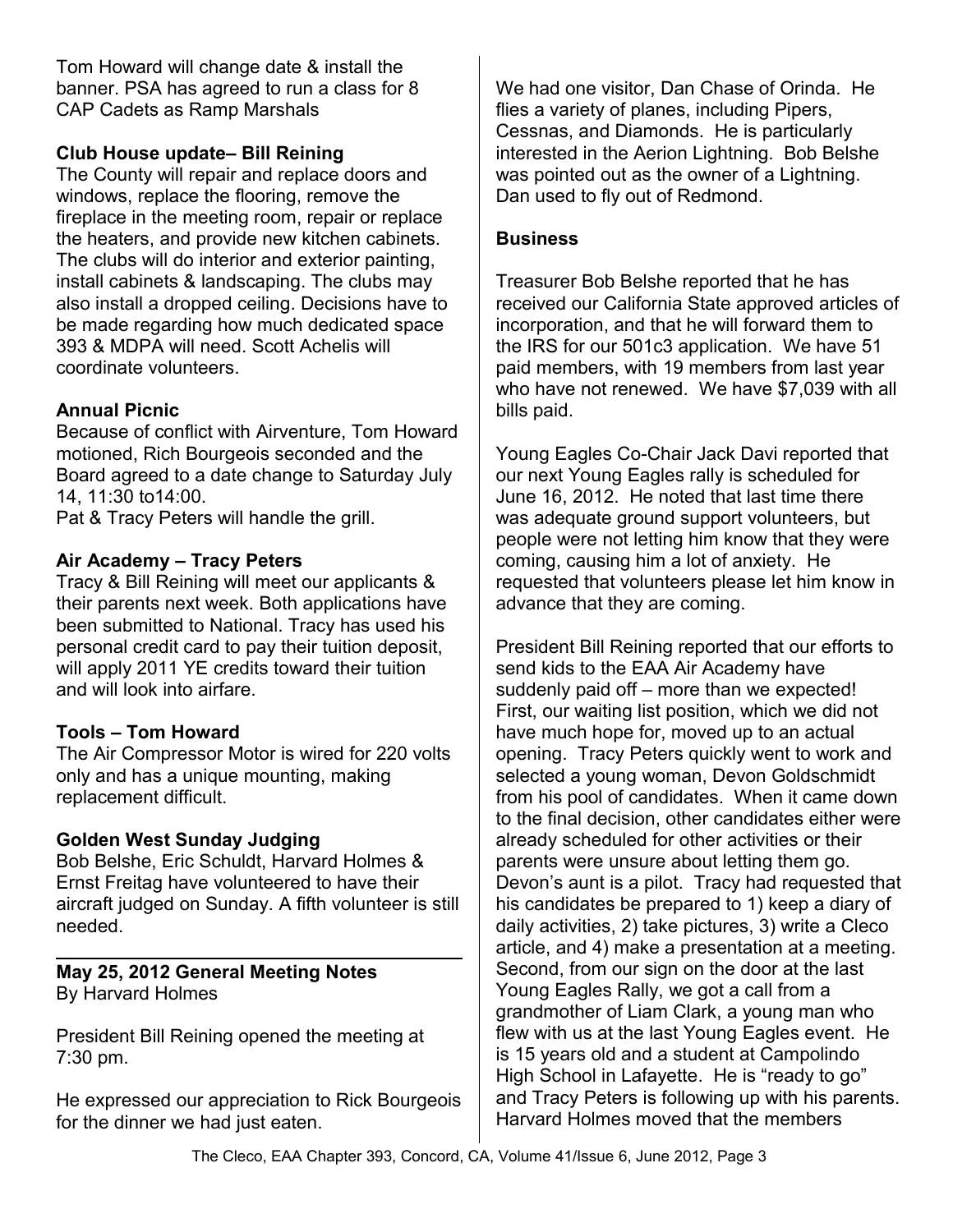authorize the Board to spend up to an additional \$1,000 to send a second child to EAA Air Academy. There was discussion about covering the airfare for Devon and Liam and whether we have Young Eagles "credits" that we can use for some of the expense. [After the meeting Bob Belshe confirmed that we have \$560 in credits, which can be used for these expenses.] After the discussion, the motion was approved unanimously.

Bill Reining reported that the renovation of the former MDPA clubhouse is proceeding. General Services (from the County) has done some cleaning (a few items are left), glass to replace the broken windows has been ordered, wiring repairs will be done tomorrow, and exploratory holes for the new water supply pipe will be dug tomorrow. Bill Reining, Maureen Bell, Scott Achelis and Airport/County staff will conduct a walk through inspection on Thursday, May 31 to determine what work EAA 393 and MDPA would/could contribute. Painting and flooring are obvious candidates for EAA and MDPA to work on. Tracy Peters noted that the large meeting room tended to have bad acoustics and that, while a rug could help in this regard, it would be nice to have something more cleanable. MDPA had used some cloth hung from the ceiling to help control the noise. A carpet would be nice in the "living room." Jack Davi noted that Tom Howard had access to surplus carpet.

**Presentation**: Alan Brown from Lockheed: Development of the F-117 Stealth Fighter

Vice President Tracy Peters introduced Alan Brown, the former Director of Engineering at Lockheed from 1975 to 1989 for the "Skunk Works." Alan got his education in England at Cranfield, and then continued at Stanford.

Alan noted that his hobby is Radio Controlled models and brought a model of the F-117. He also does university teaching.

Around 1970, DARPA (Defense Advanced Research Projects Agency) was concerned that there was no way that current bombers could evade radar in Russia. What could be done

about this? Perhaps aircraft could be made smaller? Since WW II, aircraft had grown from 5-6,000 pounds to 50,000 pounds. But the physics of radar are a formidable obstacle – to diminish the radar return (visible range) from an object by a factor of 10, the object radar cross section must be made smaller by the fourth power of this factor of 10, that is, it must be 10,000 times smaller.

It was estimated that current bombers/radar would give the Russians about a 20 minute warning (~200 miles). To reduce this to 10 minutes (1/2 or 100 miles), the radar cross section would have to go down by 16 times! But 10 minutes was not nearly good enough! What was really needed was to reduce the detection time to about 2 minutes – then there would be too short a time to counter the bombers. So a radar cross section reduction of 10,000 times was needed. Everyone thought this was so impossible that it was hardly worth thinking about.

Nevertheless, DARPA started the XST (Experimental Stealth Technology) program. Now, Lockheed had the best radar cross section design team in the world, based on their work on the U-2 and the SR-71. But DARPA was thinking in terms of fighters, not surveillance aircraft, so they engaged the fighter manufacturers (not Lockheed), to address the problem. But the work was considered so advanced, theoretical, and improbable that it was not classified top secret – it was only classified confidential, so the existence of the program became known among the defense contractors.

When Lockheed heard about it, they asked to be included. Well, the program had already allocated their funding, so they could not pay Lockheed to be a part of the program. But Ben Rich, the head of the Skunk Works, arranged to pay to be in the program, so for \$1, they were included. The contractors quickly boiled down to Northrop, Donald Douglas, and Lockheed. Then Douglas dropped out, leaving only Northrop and Lockheed.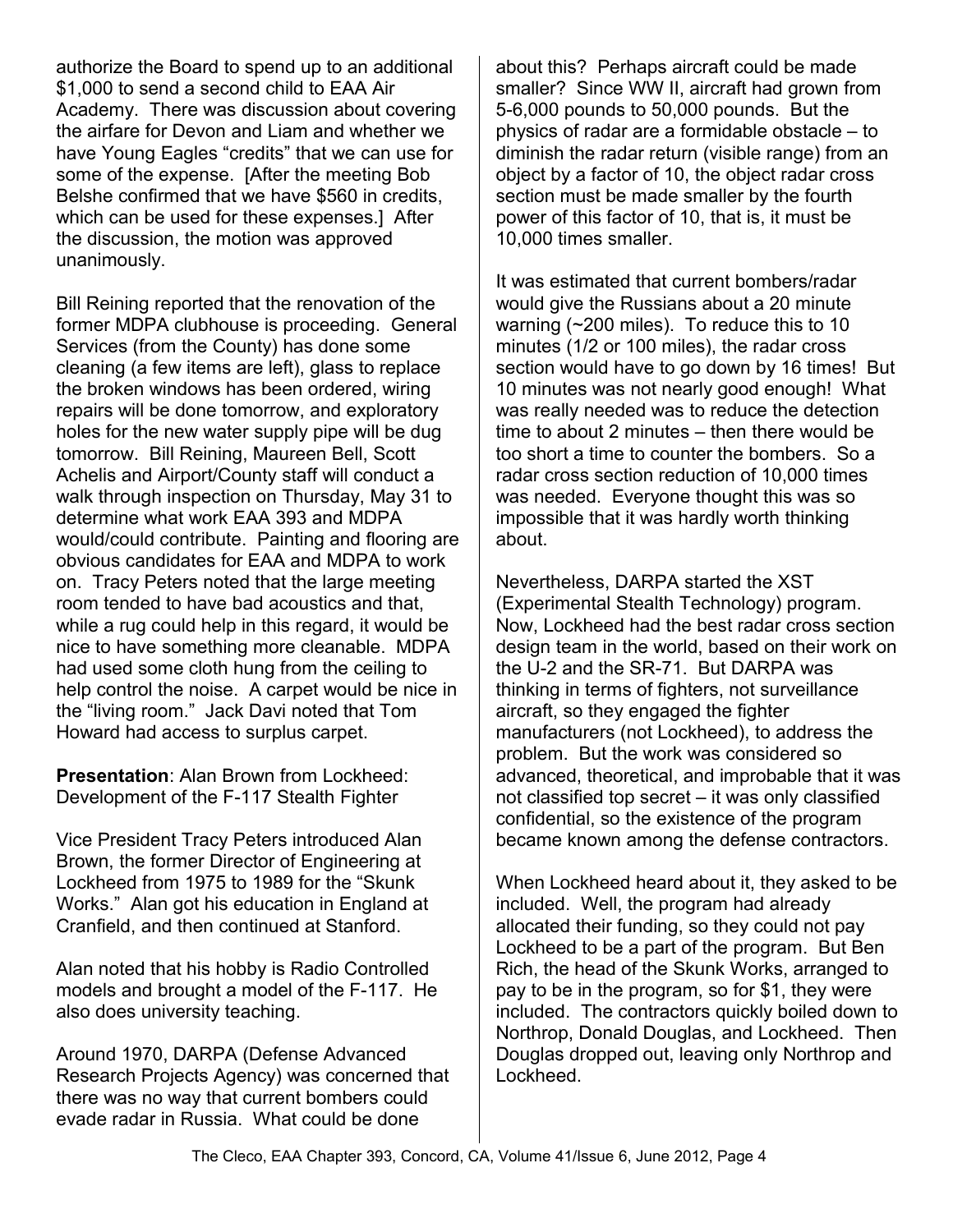Lockheed was able to design a shape which was a shallow swept back pyramid which had the required small radar cross section. They were then able to trim the trailing edge of the pyramid without increasing the radar cross section very much. This created a shape that might actually be made to fly.

So Northrop and Lockheed were set up to compete for the lowest radar cross section. DARPA asked Nick Damascus to evaluate the shapes for radar cross section. Nick decided to categorize the radar returns as frontal, side and aft, with the highest weight for frontal returns. So Lockheed adjusted the sweep back angle to put the major returns into the side areas to decrease the frontal return scores. They were able to use a mathematical scheme called Physical Theory of Diffraction to analyze the shapes. This scheme was actually developed by a Russian mathematician, Pyotr Ya. Ufimtsev, and presented at an unclassified conference some years earlier. ( see

http://en.wikipedia.org/wiki/Pyotr\_Ya.\_Ufimtsev ) At the time, the scheme could only analyze flat plates, so the plane was constructed from flat plates. The other concern was for diffraction effects from the edges of plates, so Lockheed provided 12" of radar absorbing material on the edges of sharp angles.

When Lockheed and Northrop arrived at White Sands, NM to test the radar cross sections, Lockheed realized that the pole to suspend the aircraft at the test site had so much radar reflection that it would dominate the results. When Lockheed offered to replace the pole, Northrop realized that they had lost!

At Area 51, during testing, the F-117 prototype (the Have Blue) aircraft had the flat panels painted to look curved to disguise the aircraft. Lockheed made their first flight on December 1, 1977. Subsequently, they flew against the best radar in the country, specifying when and where they would approach. The radar operators thought they had failed to show up, until they were spotted visually with a telescope, exactly when and where they had said!

The key to the success of the F-117 program lay in two areas: 1) Spend a lot of time on the details. Even something like a pitot tube had to be carefully designed not to contribute to the overall radar cross section of about a marble! The engine air inlets and exhaust were critical to control the radar cross section. They even found radar reflections from the pilot's face and headset were significant and they had to coat the windshield to be radar reflective, yet allow the pilot to see out. 2) Design for manufacturability and maintainability. Otherwise, it could not be manufactured and deployed.

Lockheed produced 59 of these fighters and only one was lost.

In later projects, such as the F-22, Lockheed was able to refine the mathematics and apply more computer power to analyze curved surfaces. This allowed the aerodynamics to improve while maintaining the low radar cross section.

The stealth aspect substantially changed the way flights were conducted. Prior to stealth, bombers flew very high or very low to evade surface-to-air missiles. Neither was ideal for picking out bombing targets. And after the bombs were dropped, a sharp turn back was done. Now, bombing runs flew at a medium height for best target identification. And sharp turns were avoided, because the bank angle exposed more surface to radar detection.

Surprisingly, the rest of the world still lags behind in stealth technology. One reason is that the design is so detail intensive that the US still retains a lead in the technology. Others copy the planes, but without the design knowledge, the copies are not as good.

Many years later, Alan was teaching a class at UCLA when he encountered Pyotr Ya. Ufimtsev , the mathematician from Moscow who developed the Physical Theory of Diffraction analysis. Alan gave him credit for how useful that had been. Pyotr was first dumbfounded that the "enemy" had benefited from his studies. His second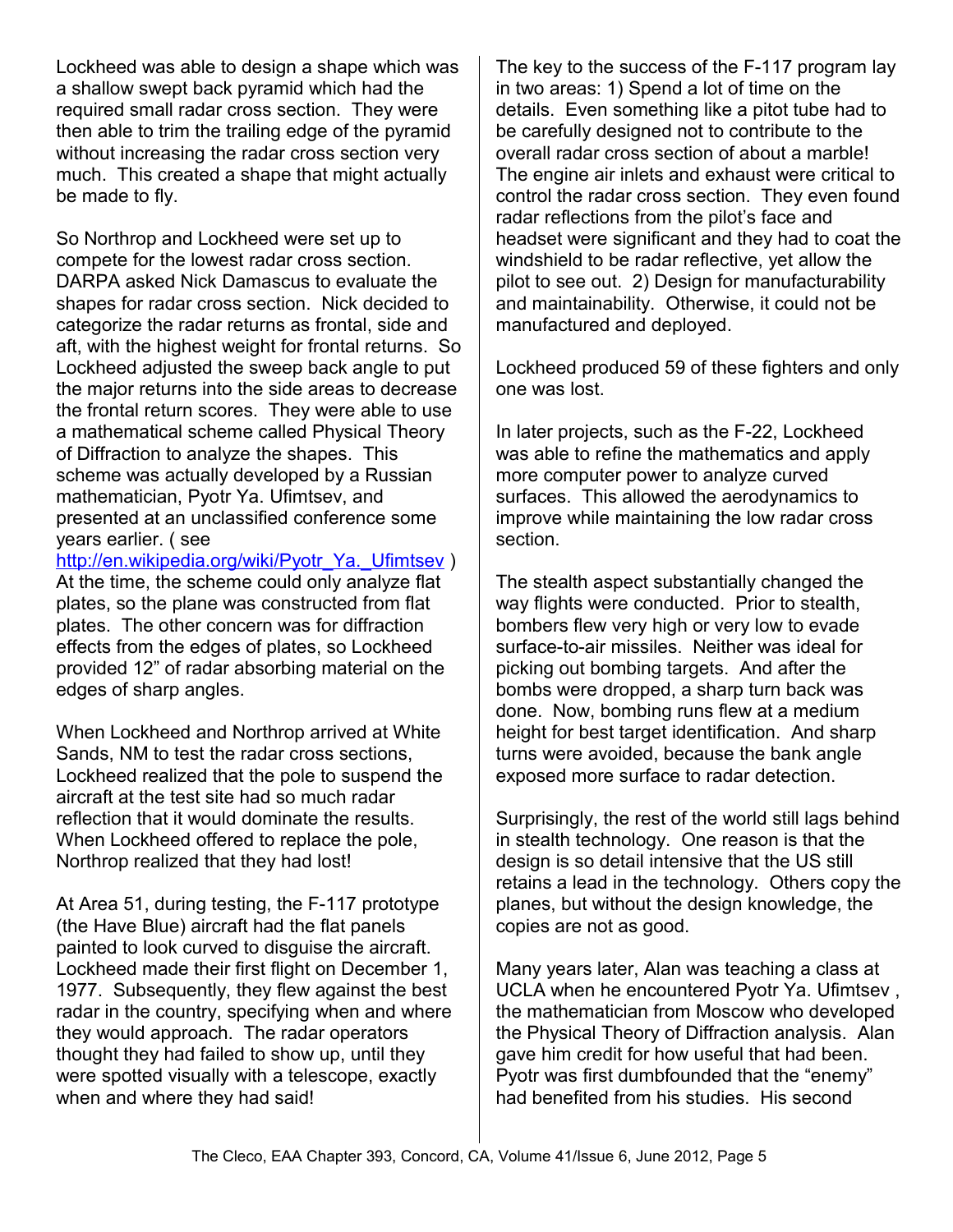reaction was that he was glad that somebody had used his work.

Many thanks to Alan for his lively and enlightening talk!

**Wednesday Fly-outs - Photos** By Tom Howard

**May 30, 2012 – Santa Rosa**







## **Making Your Instrument Panel (Part 1)** By Tony Bingelis *Sport Aviation - 7/96*

You have probably studied photos of numerous instrument panels from time to time during the construction of your homebuilt. And by now, you undoubtedly have toyed with a few ideas of what you would like to work into your panel. Fortunately, this is one area where you as the builder can exercise considerable latitude in designing and constructing the custom instrument panel you want . . . without affecting the structural integrity or the flight characteristics of the airplane.

Airplanes being built from kits will probably be furnished with an aluminum blank intended to be used as an instrument panel and, possibly, a suggested typical layout for the instrumentation. However, most builders like to add more instruments and equipment to suit their fancied needs, although, believe it or not, it's been said that some builders actually want to simplify their instrument panels.

Naturally, the instrumentation you install should be determined by the type of flying you expect to do. That is to say, if you intend to limit your activities to clear weather flying, it would be ill advised to load your airplane down with a vacuum system, gyro instruments, multiple radios, and a complete all-weather instrument flight capability.

In doing so, the added weight will be significant and will have a definite effect on your takeoff and climb . . . however unimportant you might rationalize that to be.

Certainly, the extra instrumentation and radios will have a noticeable effect on your wallet. Unfortunately, a lighter wallet will do nothing to improve your takeoff distance and rate of climb.

# **Decisions, Decisions**

Before you start cutting holes in that panel you must decide what kind of instrument panel you want. That is, which instrumentation option do you want? Here are three options: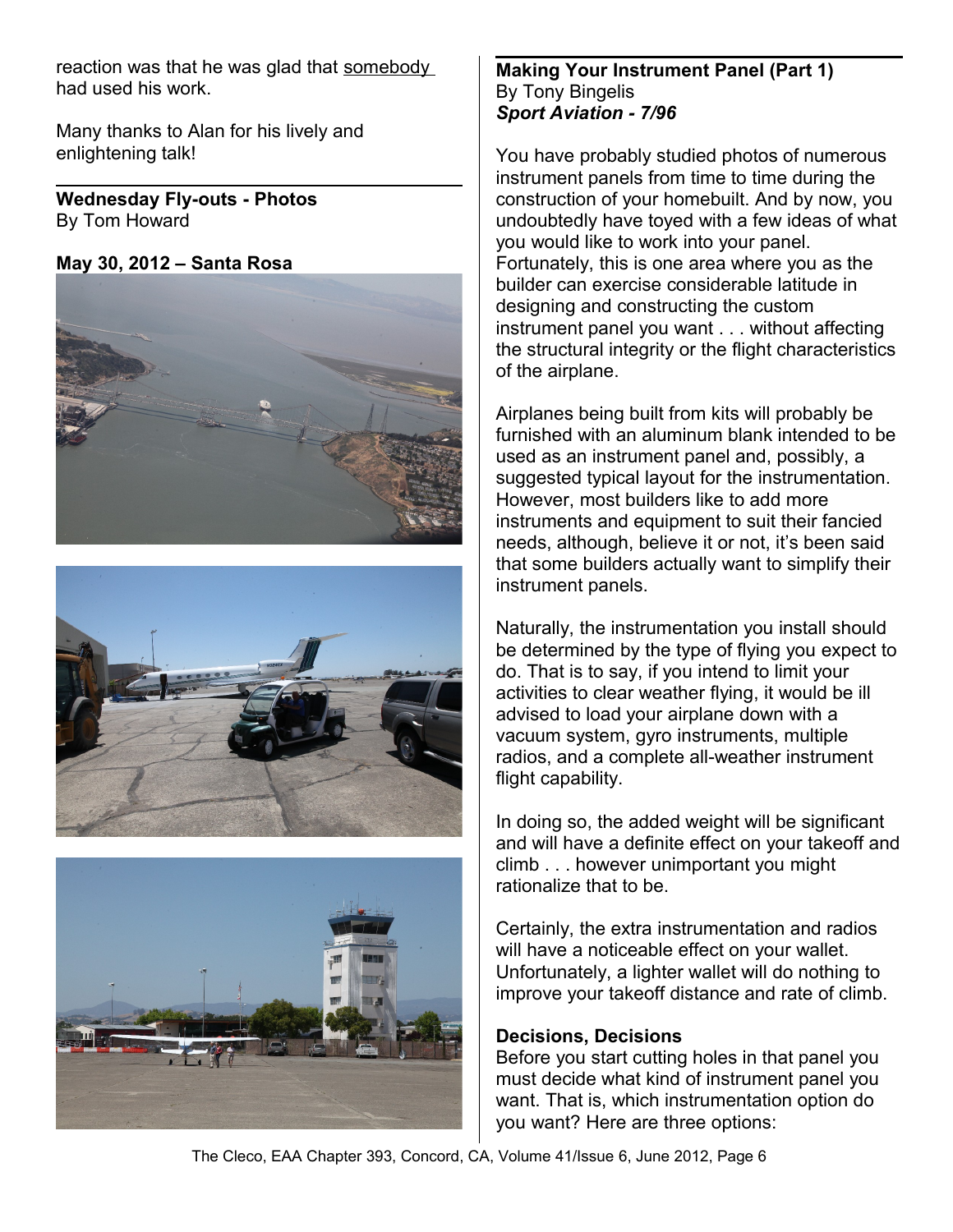- 1. A Basic VFR Panel. This is the simplest panel with the minimum mandatory instruments installed - and perhaps one or two added personal favorites.
- 2. An IFR Panel. A "full panel" installation with gyro instruments (vacuum or electric), intercom, and all the necessary equipment and avionics suitable for day/night operations under instrument conditions.
- 3. Something in between (call it a deluxe VFR panel if you wish).

Even though you limit your instrumentation to one of these options, similar panels may vary greatly because of the many optional instruments and manufacturers from which a builder can choose.

#### **Instrument Arrangement Does Matter**

After you have decided what instrumentation you will need/want for the type of flying you will be doing, you will have to decide how to arrange your instruments. This is important because a good instrument layout will enable you to spend more time looking out for traffic than looking for randomly located instruments.

A sure way to obtain an effective arrangement is to work out few rough sketches to reflect what you have in mind.

Next, select the one layout sketch you like best and make a full size drawing, on paper, of that panel to check out clearances and instrument spacing. Almost any two-seater, side-by-side configured homebuilt will probably be capable of accommodating all the instruments, radios, lights and buzzers your heart desires.

A single seater or a tandem two-seat aircraft on the other hand does not have the space for expansive instrumentation and avionics without some careful planning. You may even have to locate some instruments on sub panels built into the sides of the aircraft or positioned between your legs on the floor.

Your instrument arrangement, especially for the narrower small panel, must be carefully worked out on paper beforehand lest you forget to include some essential

instrument in the limited panel space you have available . . . it does happen.

Be sure you have provided space for each of the mandatory instruments required by the FAA. FAR Part 91 lists these for VFR Day only:

- Airspeed Indicator
- **Altimeter**
- Magnetic Direction Indicator (Compass)
- **•** Tachometer
- Oil Pressure Gage (for engines with oil pressure system)
- Oil Temperature Gage (for air-cooled engines)
- **•** Temperature Gage (for liquid cooled engines)
- Fuel Gage for each tank
- Landing Gear Position Indicator (for retractables)

Your instruments, when fitted to the panel, should not result in a random arrangement which might be likened to a shotgun's scattered pattern. Instead, try to group your instruments in a logical arrangement that will ensure easy scanning. That usually means the most important flight instruments will be in the middle of your viewing area . . . where you would expect them to be.

Naturally, you can expect your instrument panel to be somewhat different than similarly equipped panels in other aircraft of the same type. A lot depends, as I have already pointed out, on the type of flying you expect to do and the instruments selected.

Another factor which may influence and possibly complicate your orderly arrangement might be the instruments and goodies you have previously acquired and would like to use.

#### **Finalizing The Layout**

If you regularly fly other aircraft you might consider duplicating your favorite panel. Habits are hard to break and if, for example, you are already used to having the key and ignition switch on the left side of the panel, why locate them somewhere else in your new homebuilt?

After you have settled on the general arrangement of instruments for your panel, check once again to see that you have provided space for all the essential instruments.

Next, be sure there is adequate clearance for all structural parts and between each instrument.

Avoid crowding the instruments. The minimum spacing between instruments should be a last resort. That sort of thing will make the removal and replacement of instruments more difficult later should maintenance be necessary.

Logic will tell you to locate your switches and circuit breakers or fuses along the bottom of the panel, or on a separate sub-panel to simplify access to them.

The same logic should caution you against locating switches and electrical components in the area directly over the radios where access from below would be impossible. The exception, of course, might be when there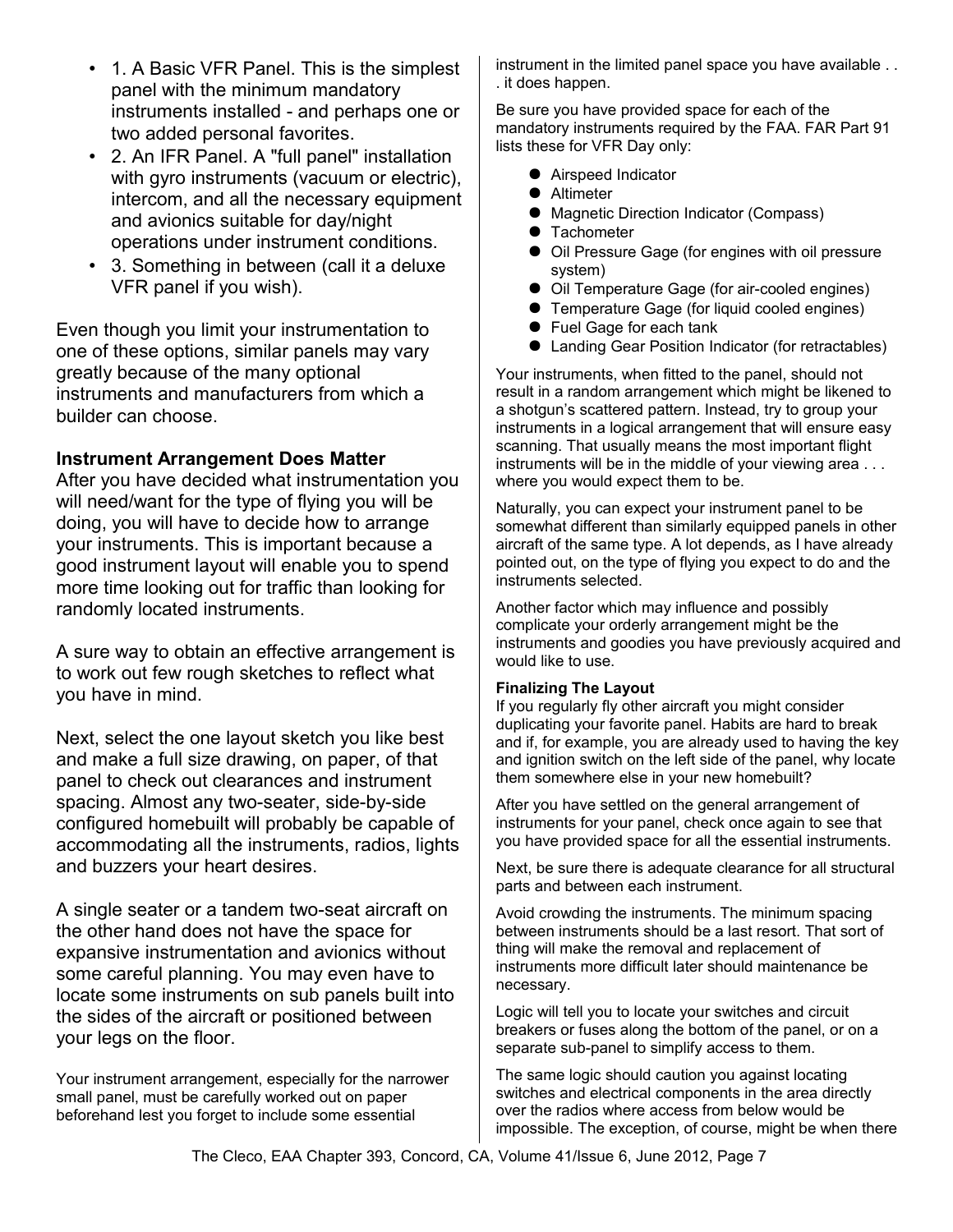is a flip-up canopy and the space directly above the instrument panel is open affording pretty good access to the upper areas of the back side of the panel.

Your flight instruments, altimeter, airspeed, rate of climb, and gyro instruments should be grouped and centrally located. Likewise grouped, in another easily viewed location, should be your engine instruments. These in many instances are grouped to the right of the radios.

A good installation is one where your flight instruments are mounted on a removable or hinged panel to give you better access to them and other instruments located on either side.

Of course, if you are young for your age and don't mind lying on your back in a crowded cockpit to work on the stuff behind the panel . . . forget about that easier access bit.

Instruments in two-seaters (side-by-side) located far to the right of the pilot introduce a viewing problem due to parallax.

To overcome this parallax viewing error, and to make them easier to read, these instruments can be installed in a small cocked panel section. However, this complicates the construction of the panel and you might not even like the effect.

#### **Building The Panel**

It is a good idea to use nothing but non-magnetic materials for your instrument panel. This will afford you more options for locating your compass.

The majority of instrument panels, and panel sub-sections, are normally cut out of a fairly thick sheet of aluminum. A large, one-piece, basic panel, for example, may be cut from a hunk of .080" 2024 T3, or the less expensive 6061 T6 aluminum. This thickness will provide enough rigidity for even a heavily instrumented installation.

It is a good idea, too, to make the basic support instrument panel completely removable. If you have a fuselage fuel tank in the nose end, a removable instrument panel may be essential should the fuel tank ever have to be pulled out for any reason. This means the panel should perhaps be attached to the basic fuselage structure with nut plates.

A suggested minimum thickness for a large wide panel, however, would appear to be .060" with adequate support where needed. Heavier panels made of .090" or .125", on the other hand, will carry a needless weight penalty and should not be considered.

Some builders like the appearance of a wood panel and make theirs of plywood or overlay the aluminum panel with a veneer or textured synthetic sheet. Usually, a wood panel is cut from 1/4" plywood stock.

Such a thick panel, however, introduces some problems when it comes time to install the instruments. For one thing, longer screws will be necessary. In addition, the faces of the instruments will be recessed by the thickness of the plywood.

You might not like that effect. However, you could bevel the instrument panel holes and paint the beveled portions flat black. Naturally, it all depends on the effect you would like to achieve. You only have yourself to please.

Panels are best cut out on a bandsaw and smooth trimmed with a disc sander or a belt sander. A saber saw also works well although more finishing work will have to be done. In the absence of such luxurious equipment you can do an adequate job with a hacksaw, a large bastard cut file and sandpaper.

NOTE: Automotive gages take 2" holes while aircraft instruments require 2-1/4" holes. The sizes are not interchangeable so know which instruments take which size holes and where.

Those large diameter (2", 2-1/4" and 3-1/8") instrument holes are ordinarily cut out using a heavy duty Circle Cutter. This tool has an infinite range of hole size adjustments within its capacity, and does a fine job.

Careful! It can be dangerous to use if you allow your hands to get in the way of the sweeping bar and cutter. Always clamp your work to the drill press.

Use a rather slow speed. The larger the hole, the slower the drill press speed should be. About 500 rpm is a good average cutter speed for aluminum.

This tool should not be used in a handheld drill as it is difficult to control without jamming . . . besides, it is a risky thing to do.

After you have adjusted the cutter to the size hole you want, make a test cut on some scrap. You want the instrument to slip into the finished hole easily. You realize, of course, a 2" instrument will not go into a 2" hole, nor will a 3-1/8" instrument fit into a 3-1/8" hole. The holes must be cut slightly larger, but without too much play.

Believe me . . . don't try for a snug fit. You'll hate yourself later when you find that nicely painted panel won't allow the instruments to slip in. Your only recourse then will be to file the holes slightly larger . . . as they should have been in the first place.

Of course, you will ruin the paint job in the process of enlarging the holes a little bit.

The hardest part of making an instrument panel, I believe, is the accurate location and drilling of the many small instrument attachment screw holes.

Alas, it is quite common to find that one or more of the attachment holes has to be elongated before you can get all the screws in. Fortunately, the screw heads will hide all but the sloppiest holes.

#### **Oh, Yes . . .**

Measure carefully, or use a drilling template to assure yourself that the drilled screw holes will align accurately and the instruments are not tilted. A tilted instrument, unfortunately, is the first thing anyone sees when looking at your instrument panel.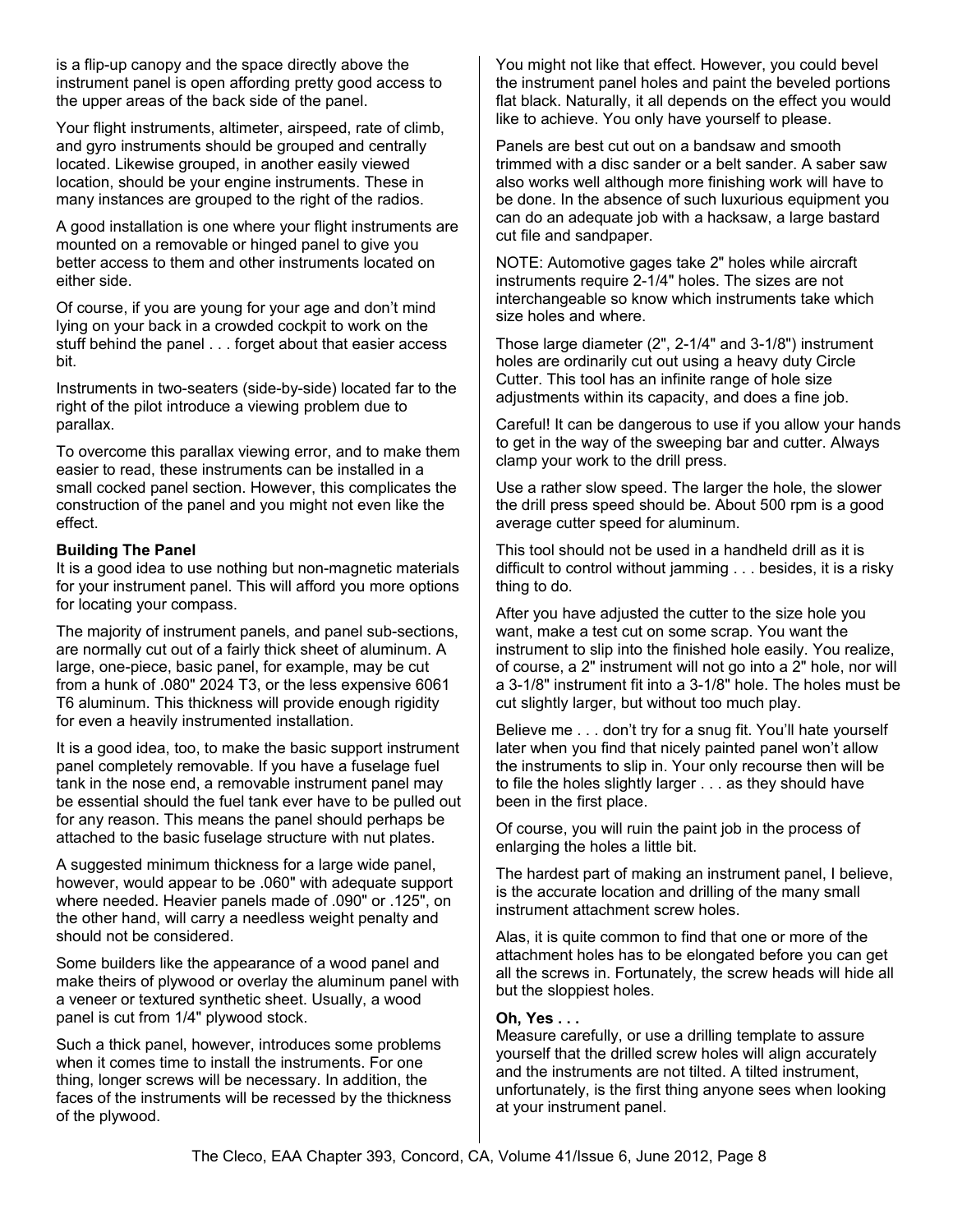#### **Wednesday Fly-outs - Information** By Harvard Holmes

To maintain our proficiency, a number of pilots get together on Wednesdays and fly somewhere for lunch. Many of the aircraft owners in the chapter participate. Passengers are always welcome. Not only is it a great way to see the Bay Area, it's also fun to see and ride in our members' aircraft. The email address is [WedFlyOut@eaa393.org](mailto:WedFlyOut@eaa393.org) You may contact Renee Robinson [webmaster@eaa393.org](mailto:webmaster@eaa393.org) to be added to or removed from this list.

Generally, someone who wants to go flying will send a suggestion to this list a day or two before. Those who can go will respond, and a destination gets selected. Recent destinations have included: Half Moon Bay, Petaluma, Santa Rosa, Ukiah, Boonville, Shelter Cove, Willows, Auburn, Sacramento, Lodi, Stockton, Merced, Watsonville and Salinas. If the weather is poor, a destination may be selected as late as Wednesday morning.

The most active pilots on this list are Harvard Holmes, Bill Reining, Bob Belshe, Ron Robinson, and Phil Jenkins. Pilots sometimes advertise that they have empty seats, but not always. Harvard Holmes and Bill Reining are most likely to have extra seats (4 seat aircraft). My advice is to contact a pilot in advance to make sure they have room and to get directions. Typically, you'd get to the airport by 11:30am and return by 3:30pm.

#### **FOR SALE: 1962 Comanche 250,**

Cherry condition, fully loaded, new paint, new annual, always hangared. Call Keith Martz for details and avionics. Available for viewing any day, by appointment, at Buchanan Field. Call Keith Martz, 925-933-1424 (Home) or 925-818- 7235 (Cell).

## **Thanks to our Donors and Sponsors**



**925 689 7220 or 676 5800**

www.alpinepastry.com

**The Experimental Aircraft Association Chapter 393 of Concord, CA** P.O. Box 6524, Concord, CA 94524-1524 <http://www.eaa393.org/>Email: [nle@eaa393.org](mailto:nle@eaa393.org)

Officers/Appointees for 2011-2012

President: Bill Reining [pres@eaa393.org](mailto:pres@eaa393.org) 510 479 7260

Vice President: Tracy Peters [veep@eaa393.org](mailto:veep@eaa393.org) 925 676 2114

Secretary **Pete Mitchell** [secty@eaa393.org](mailto:secty@eaa393.org) 925 586 6491

Treasurer Bob Belshe [treas@eaa393.org](mailto:treas@eaa393.org) 925 376 7677

Newsletter Editor **Keyin Hoos** [nle@eaa393.org](mailto:nle@eaa393.org)

Tech. Counselor Rick Lambert [tc@eaa393.org](mailto:tc@eaa393.org) 925 323 0041

Tech. Counselor Bob Sinclair [N320sierra@gmail.com](mailto:N320sierra@gmail.com) 925.935.7465

Young Eagles Renee Robinson [yec@eaa393.org](mailto:yec@eaa393.org) 510-828-1734

Young Eagles **Jack Davi** johndavi1301@comcast.net 925 705-7771

Dinner Coordinator Rick Bourgeois [RicFlyer@Comcast.net](mailto:RicFlyer@Comcast.net) 925 432 9076

Photographer Tom Howard [photog@eaa393.org](mailto:photog@eaa393.org) 925 933 6015

Webmaster Renee Robinson [webmaster@eaa393.org](mailto:webmaster@eaa393.org) 510 828 1734